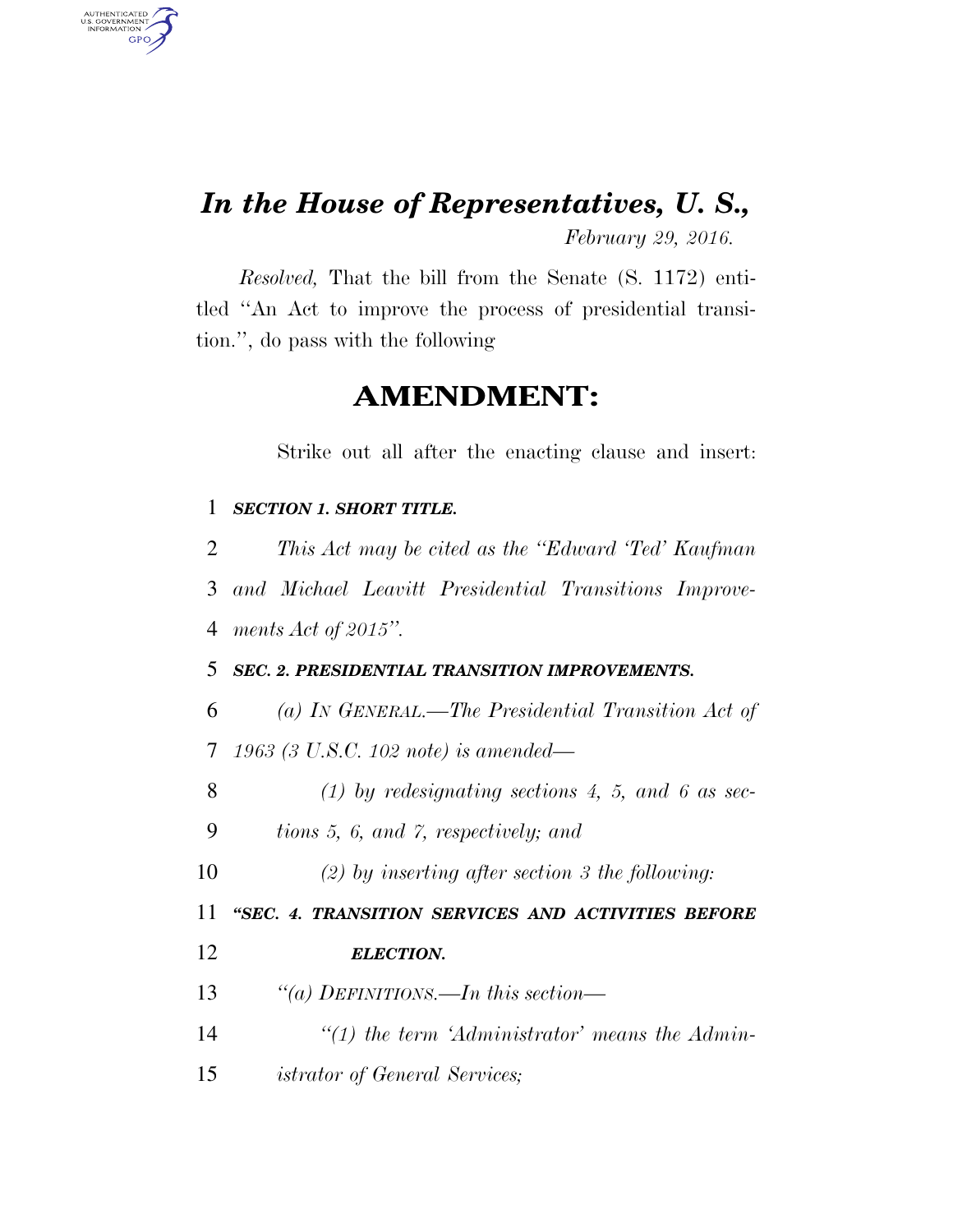| $\mathbf{1}$   | $\lq(2)$ the term 'agency' means an Executive agen-          |
|----------------|--------------------------------------------------------------|
| $\overline{2}$ | cy, as defined in section 105 of title 5, United States      |
| 3              | Code;                                                        |
| $\overline{4}$ | $\lq(3)$ the term 'eligible candidate' has the mean-         |
| 5              | ing given that term in section $3(h)(4)$ ; and               |
| 6              | $\lq(4)$ the term 'Presidential election' means a gen-       |
| 7              | eral election held to determine the electors of President    |
| 8              | and Vice President under section 1 or 2 of title 3,          |
| 9              | United States Code.                                          |
| 10             | "(b) GENERAL DUTIES.—The President shall take such           |
| 11             | actions as the President determines necessary and appro-     |
| 12             | priate to plan and coordinate activities by the Executive    |
| 13             | branch of the Federal Government to facilitate an efficient  |
| 14             | transfer of power to a successor President, including $by$ — |
| 15             | $\lq(1)$ establishing and operating a White House            |
| 16             | transition coordinating council in accordance with           |
| 17             | subsection $(d)$ ; and                                       |
| 18             | $\lq(2)$ establishing and operating an agency tran-          |
| 19             | sition directors council in accordance with subsection       |
| 20             | (e).                                                         |
| 21             | "(c) FEDERAL TRANSITION COORDINATOR.—The Ad-                 |
| 22             | ministrator shall designate an employee of the General       |
| 23             | Services Administration who is a senior career appointee     |
| 24             | $to-$                                                        |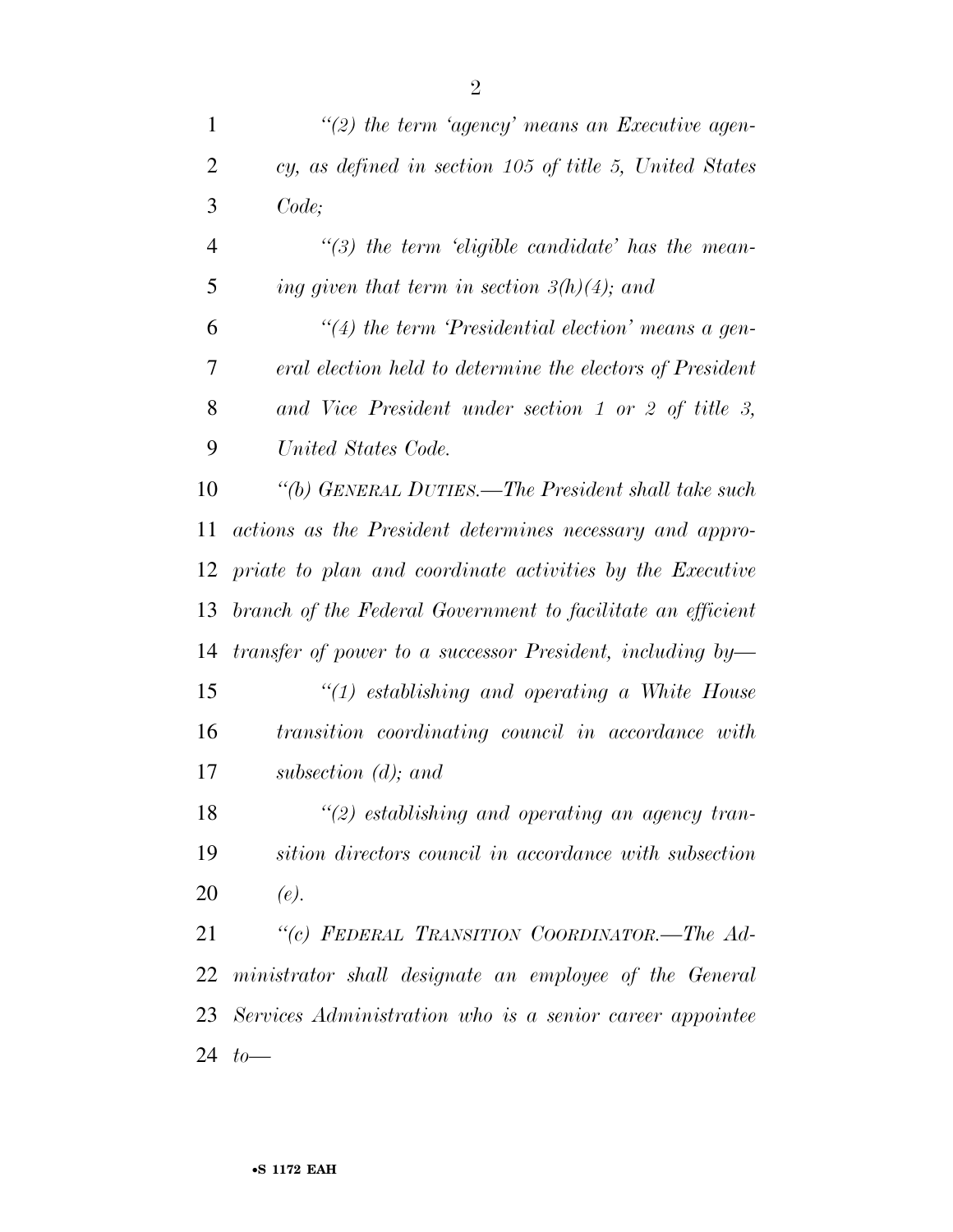| $\mathbf{1}$   | $\lq(1)$ carry out the duties and authorities of the      |
|----------------|-----------------------------------------------------------|
| $\overline{2}$ | General Services Administration relating to Presi-        |
| 3              | dential transitions under this Act or any other provi-    |
| $\overline{4}$ | sion of law;                                              |
| 5              | $\lq(2)$ serve as the Federal Transition Coordinator      |
| 6              | with responsibility for coordinating transition plan-     |
| 7              | ning across agencies, including through the agency        |
| 8              | transition directors council established under sub-       |
| 9              | section $(e)$ ;                                           |
| 10             | $\lq(3)$ ensure agencies comply with all statutory        |
| 11             | requirements relating to transition planning and re-      |
| 12             | porting; and                                              |
| 13             | $\lq(4)$ act as a liaison to eligible candidates.         |
| 14             | $\lq(a)$<br>WHITE HOUSE TRANSITION COORDINATING           |
| 15             | $COUNCIL$ .                                               |
| 16             | "(1) ESTABLISHMENT.—Not later than $6$ months             |
| 17             | before the date of a Presidential election, the President |
| 18             | shall establish a White House transition coordinating     |
| 19             | council for purposes of facilitating the Presidential     |
| 20             | <i>transition.</i>                                        |
| 21             | "(2) $DUTIES$ —The White House transition co-             |
| 22             | ordinating council shall—                                 |
| 23             | $\lq (A)$ provide guidance to agencies and the            |
| 24             | Federal Transition Coordinator regarding prep-            |
| 25             | arations for the Presidential transition, includ-         |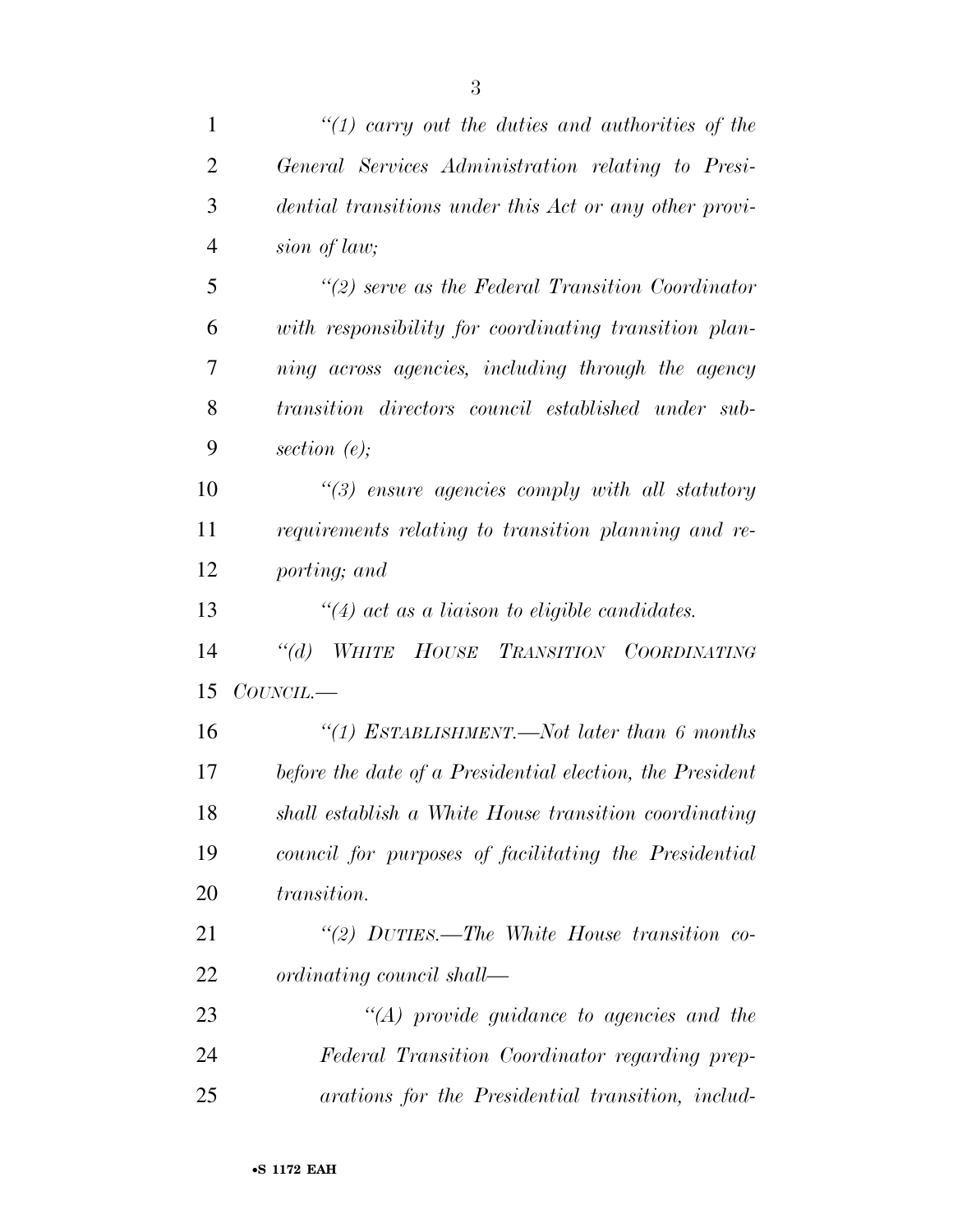| $\mathbf{1}$   | ing succession planning and preparation of           |
|----------------|------------------------------------------------------|
| $\overline{2}$ | briefing materials;                                  |
| 3              | $\lq\lq B$ facilitate communication and infor-       |
| $\overline{4}$ | mation sharing between the transition represent-     |
| 5              | atives of eligible candidates and senior employees   |
| 6              | in agencies and the Executive Office of the Presi-   |
| 7              | dent; and                                            |
| 8              | $\lq\lq C$ prepare and host interagency emer-        |
| 9              | gency preparedness and response exercises.           |
| 10             | "(3) MEMBERSHIP.—The members of the White            |
| 11             | House transition coordinating council shall include— |
| 12             | $\lq\lq (A)$ senior employees of the Executive       |
| 13             | branch selected by the President, which may in-      |
| 14             | clude the Chief of Staff to the President, any       |
| 15             | Cabinet officer, the Director of the Office of Man-  |
| 16             | agement and Budget, the Administrator, the Di-       |
| 17             | rector of the Office of Personnel Management, the    |
| 18             | Director of the Office of Government Ethics, and     |
| 19             | the Archivist of the United States;                  |
| 20             | $\lq\lq(B)$ the Federal Transition Coordinator;      |
| 21             | $\lq\lq C$ the transition representative for each    |
| 22             | eligible candidate, who shall serve in an advisory   |
| 23             | capacity; and                                        |
| 24             | "(D) any other individual the President de-          |
| 25             | <i>termines appropriate.</i>                         |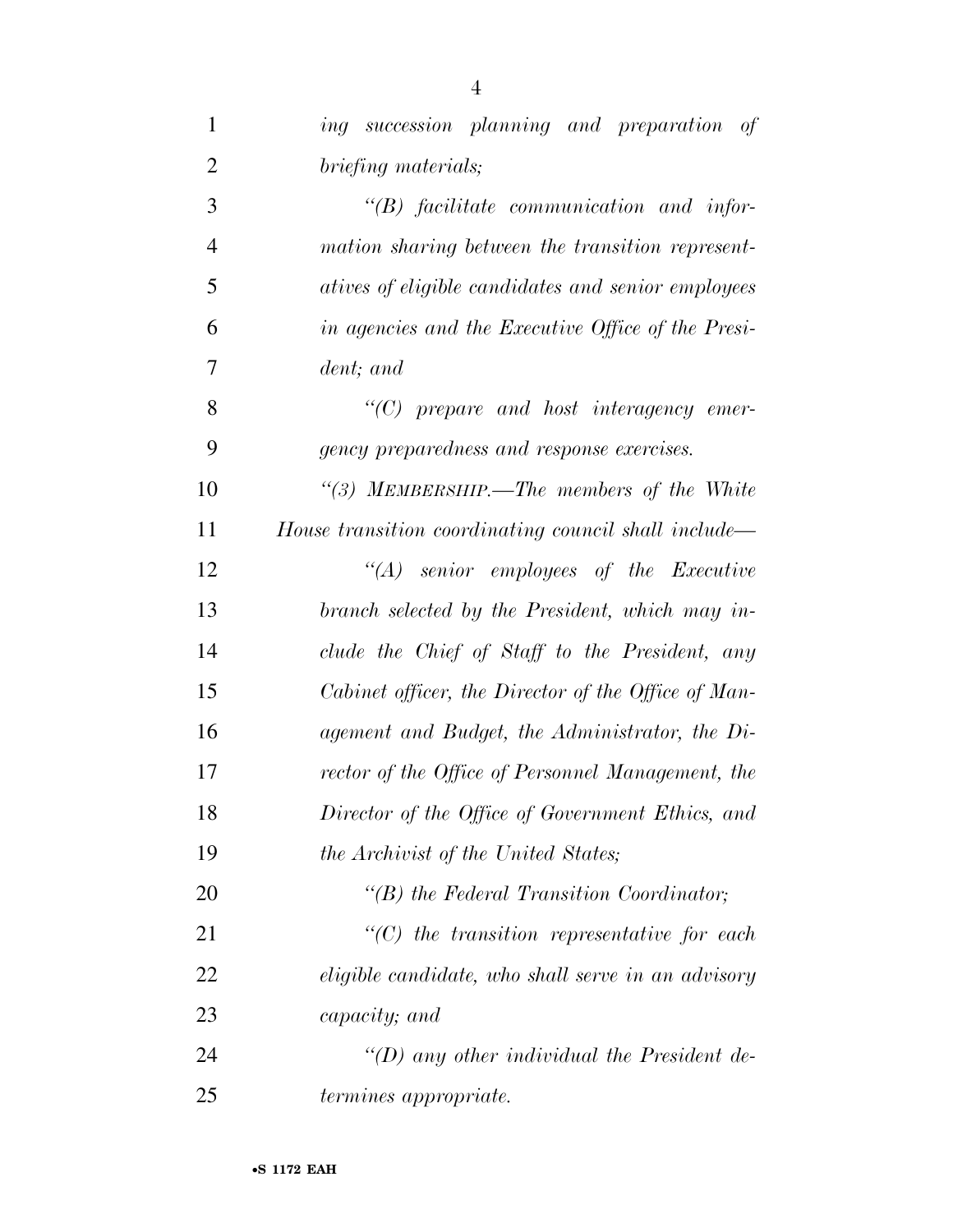| $\mathbf{1}$   | "(4) CHAIRPERSON.—The Chairperson of the                |
|----------------|---------------------------------------------------------|
| $\overline{2}$ | White House transition coordinating council shall be    |
| 3              | a senior employee in the Executive Office of the Presi- |
| $\overline{4}$ | dent, designated by the President.                      |
| 5              | "(e) AGENCY TRANSITION DIRECTORS COUNCIL.-              |
| 6              | " $(1)$ In GENERAL.—The President shall establish       |
| 7              | and operate an agency transition directors council,     |
| 8              | which shall—                                            |
| 9              | $\lq (A)$ ensure the Federal Government has an          |
| 10             | integrated strategy for addressing interagency          |
| 11             | challenges and responsibilities around Presi-           |
| 12             | dential transitions and turnover of noncareer           |
| 13             | <i>appointees</i> ;                                     |
| 14             | $\lq\lq B$ coordinate transition activities be-         |
| 15             | tween the Executive Office of the President, agen-      |
| 16             | cies, and the transition team of eligible can-          |
| 17             | didates and the President-elect and Vice-Presi-         |
| 18             | dent-elect; and                                         |
| 19             | $\lq\lq C$ draw on guidance provided by the             |
| 20             | White House transition coordinating council and         |
| 21             | lessons learned from previous Presidential tran-        |
| 22             | sitions in carrying out its duties.                     |
| 23             | "(2) DUTIES.—As part of carrying out the re-            |
| 24             | sponsibilities under paragraph (1), the agency transi-  |
| 25             | tion directors council shall—                           |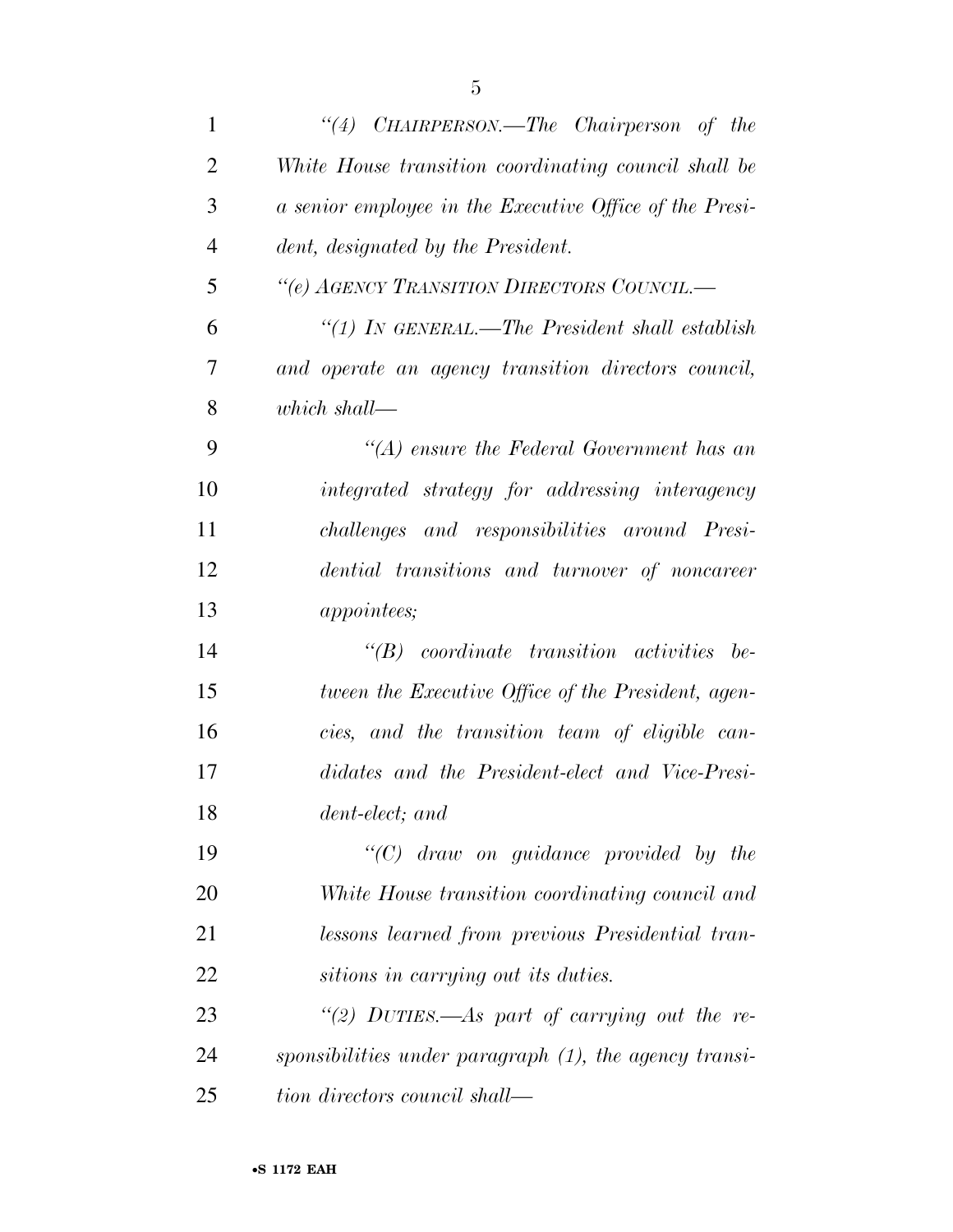| $\mathbf{1}$   | $\lq\lq (A)$ assist the Federal Transition Coordi- |
|----------------|----------------------------------------------------|
| $\overline{2}$ | nator in identifying and carrying out the re-      |
| 3              | sponsibilities of the Federal Transition Coordi-   |
| $\overline{4}$ | nator relating to a Presidential transition;       |
| 5              | $\lq\lq(B)$ provide guidance to agencies in gath-  |
| 6              | ering briefing materials and information relat-    |
| 7              | ing to the Presidential transition that may be     |
| 8              | requested by eligible candidates;                  |
| 9              | $\lq\lq C$ ensure materials and information de-    |
| 10             | scribed in subparagraph (B) are prepared not       |
| 11             | later than November 1 of a year during which a     |
| 12             | Presidential election is held;                     |
| 13             | "(D) ensure agencies adequately prepare ca-        |
| 14             | reer employees who are designated to fill non-ca-  |
| 15             | reer positions under subsection (f) during a Pres- |
| 16             | <i>idential transition</i> ; and                   |
| 17             | $\lq\lq (E)$ consult with the President's Manage-  |
| 18             | ment Council, or any successor thereto, in car-    |
| 19             | rying out the duties of the agency transition di-  |
| 20             | rectors council.                                   |
| 21             | "(3) MEMBERSHIP.—The members of the agency         |
| 22             | transition directors council shall include—        |
| 23             | $\lq\lq (A)$ the Federal Transition Coordinator    |
| 24             | and the Deputy Director for Management of the      |
| 25             | Office of Management and Budget, who shall         |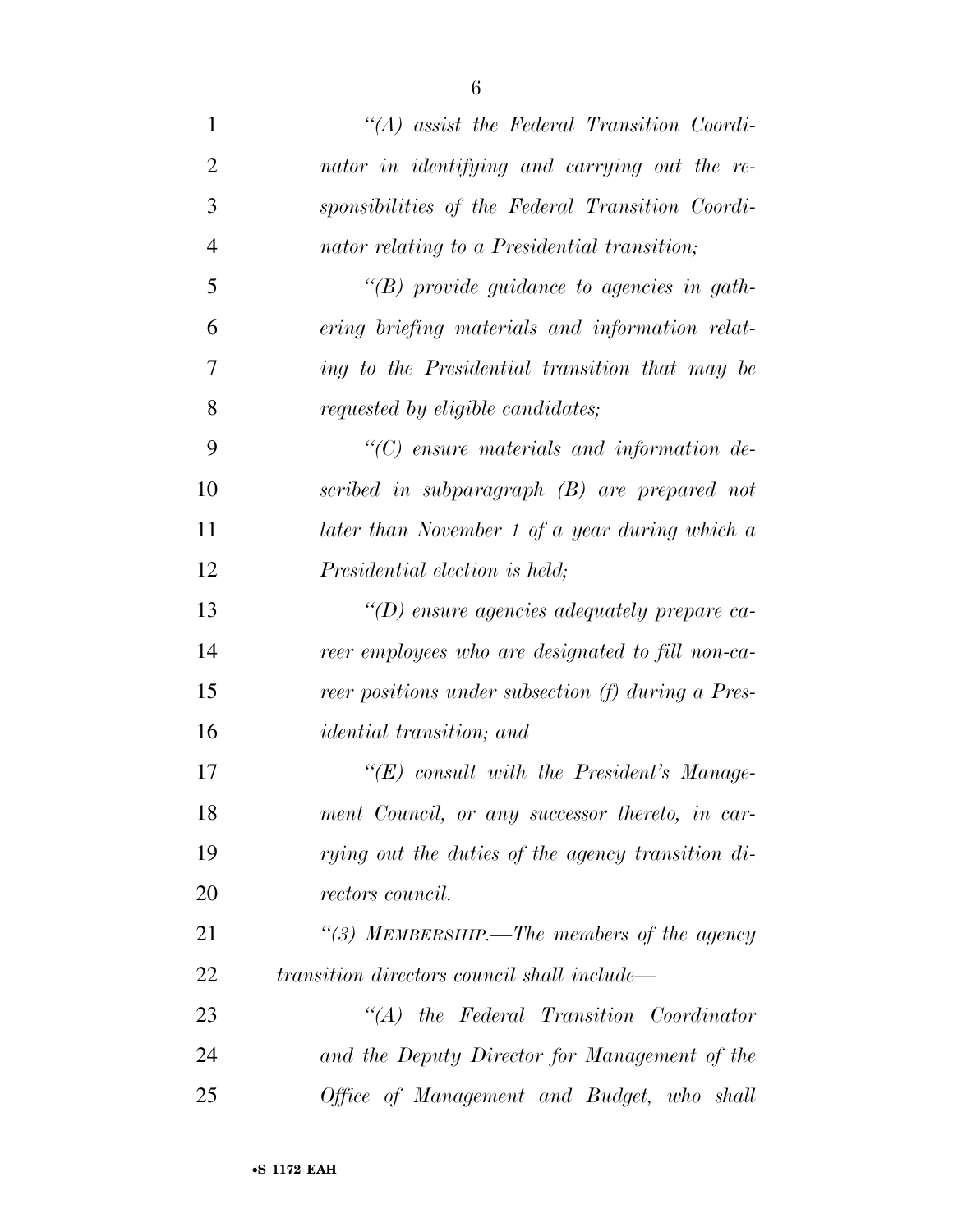| $\mathbf{1}$   | serve as Co-Chairpersons of the agency transition       |
|----------------|---------------------------------------------------------|
| $\overline{2}$ | directors council;                                      |
| 3              | $\lq\lq B$ other senior employees serving in the        |
| $\overline{4}$ | <i>Executive Office of the President, as determined</i> |
| 5              | by the President;                                       |
| 6              | $\lq\lq C$ a senior representative from each agen-      |
| 7              | cy described in section $901(b)(1)$ of title 31,        |
| 8              | United States Code, the Office of Personnel Man-        |
| 9              | agement, the Office of Government Ethics, and           |
| 10             | the National Archives and Records Administra-           |
| 11             | tion whose responsibilities include leading Presi-      |
| 12             | dential transition efforts within the agency;           |
| 13             | "(D) a senior representative from any other             |
| 14             | agency determined by the Co-Chairpersons to be          |
| 15             | an agency that has significant responsibilities         |
| 16             | relating to the Presidential transition process;        |
| 17             | and                                                     |
| 18             | " $(E)$ during a year during which a Presi-             |
| 19             | dential election will be held, a transition rep-        |
| 20             | resentative for each eligible candidate, who shall      |
| 21             | serve in an advisory capacity.                          |
| 22             | "(4) MEETINGS.—The agency transition direc-             |
| 23             | tors council shall meet—                                |
| 24             | "(A) subject to subparagraph $(B)$ , not less           |
| 25             | than once per year; and                                 |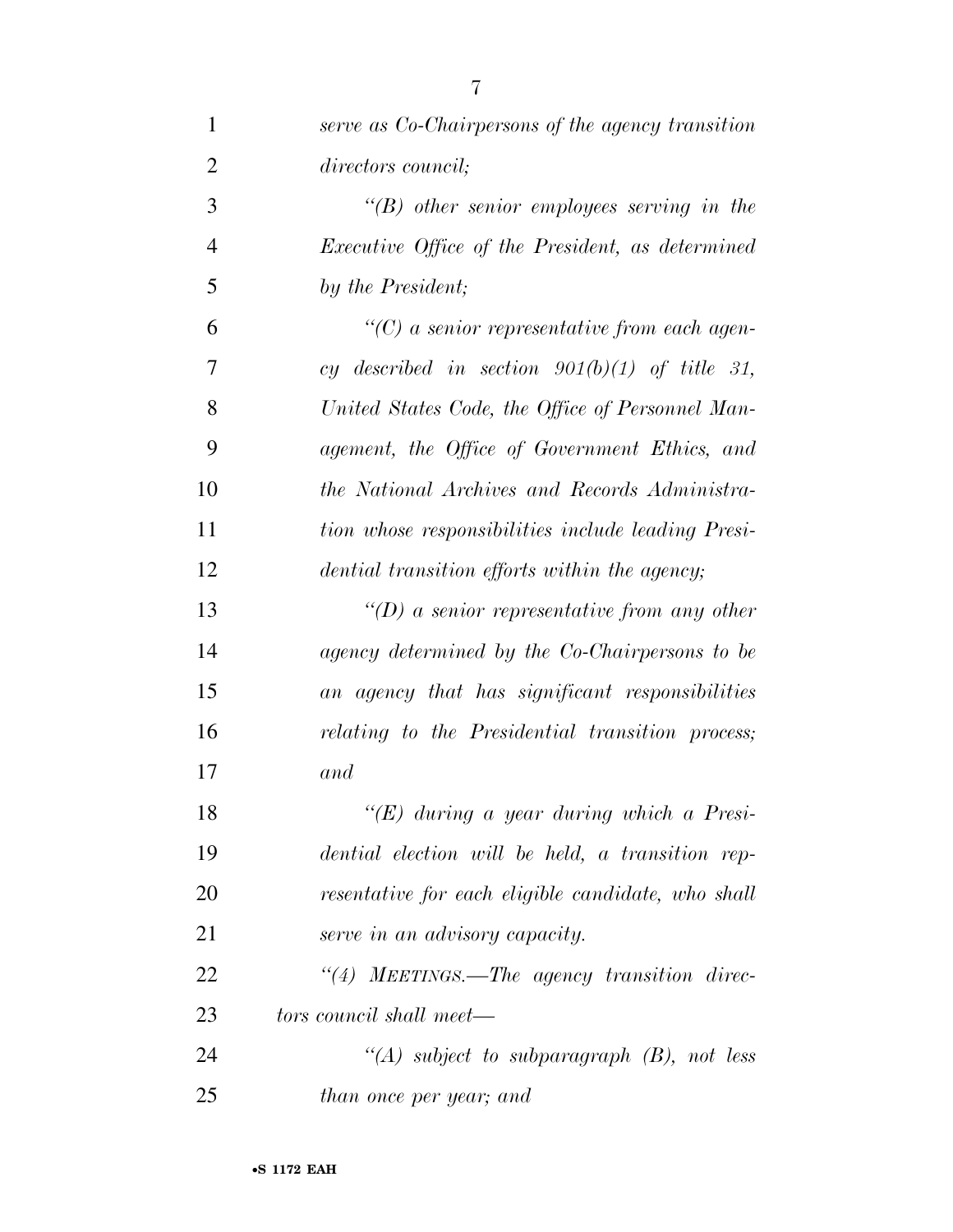*''(B) during the period beginning on the date that is 6 months before a Presidential elec- tion and ending on the date on which the Presi- dent-elect is inaugurated, on a regular basis as necessary to carry out the duties and authorities of the agency transition directors council.* 

 *''(f) INTERIM AGENCY LEADERSHIP FOR TRANSI-TIONS.—* 

 *''(1) OVERSIGHT AND IMPLEMENTATION OF TRANSITION.—Not later than 6 months before the date of a Presidential election, the head of each agency shall designate a senior career employee of the agency and a senior career employee of each major compo- nent and subcomponent of the agency to oversee and implement the activities of the agency, component, or subcomponent relating to the Presidential transition. ''(2) ACTING OFFICERS.—Not later than Sep- tember 15 of a year during which a Presidential elec- tion occurs, and in accordance with subchapter III of chapter 33 of title 5, United States Code, for each noncareer position in an agency that the head of the agency determines is critical, the head of the agency shall designate a qualified career employee to serve in the position in an acting capacity if the position be-comes vacant.*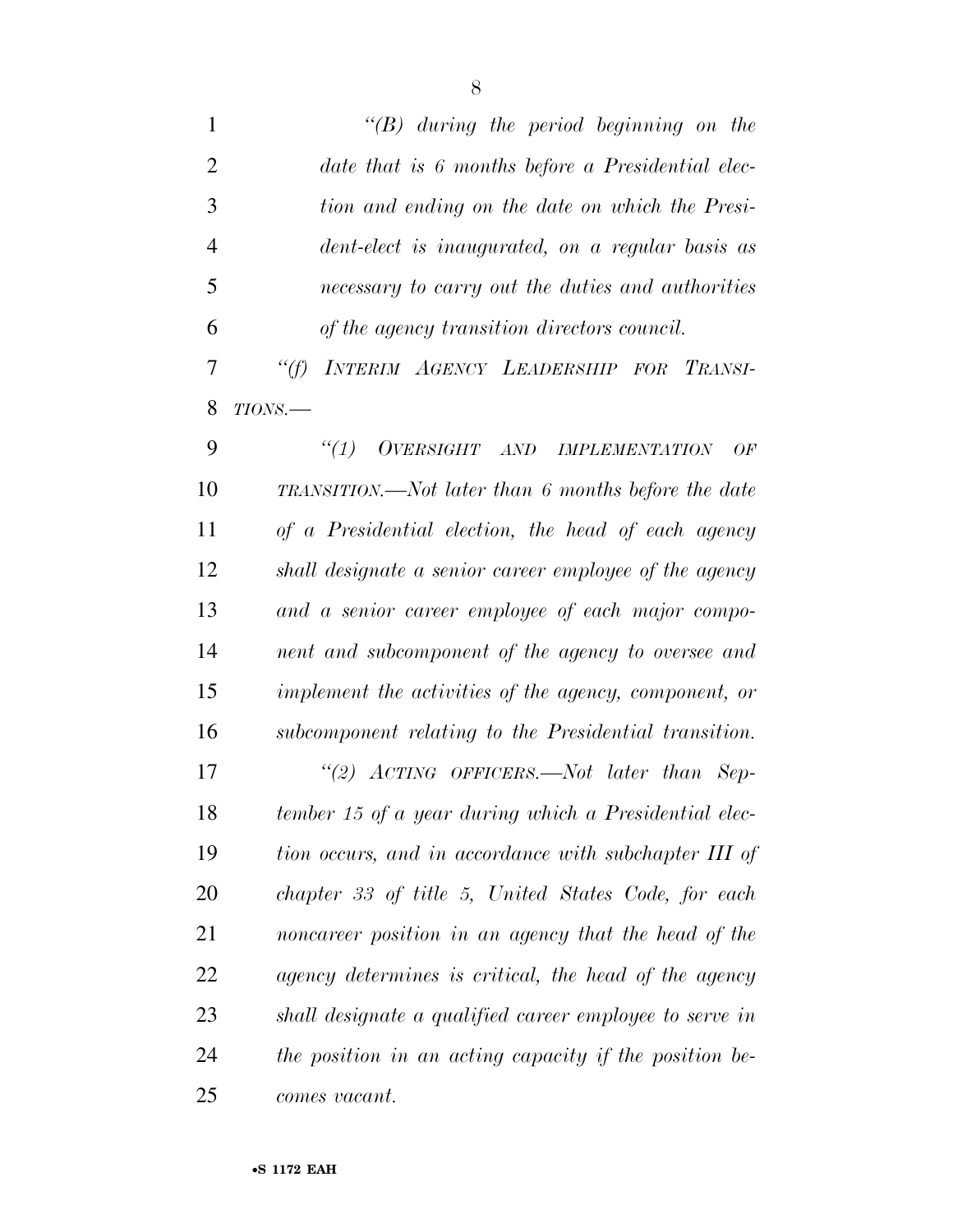*''(g) MEMORANDUMS OF UNDERSTANDING.—* 

 *''(1) IN GENERAL.—Not later than November 1 of a year during which a Presidential election occurs, the President (acting through the Federal Transition Coordinator) shall, to the maximum extent prac- ticable, negotiate a memorandum of understanding with the transition representative of each eligible can- didate, which shall include, at a minimum, the condi- tions of access to employees, facilities, and documents of agencies by transition staff.* 

 *''(2) EXISTING RESOURCES.—To the maximum extent practicable, the memorandums of under- standing negotiated under paragraph (1) shall be based on memorandums of understanding from pre-vious Presidential transitions.* 

 *''(h) EQUITY IN ASSISTANCE.—Any information or other assistance provided to eligible candidates under this section shall be offered on an equal basis and without regard to political affiliation.* 

*''(i) REPORTS.—* 

 *''(1) IN GENERAL.—The President, acting through the Federal Transition Coordinator, shall submit to the Committee on Oversight and Govern- ment Reform of the House of Representatives and the Committee on Homeland Security and Governmental*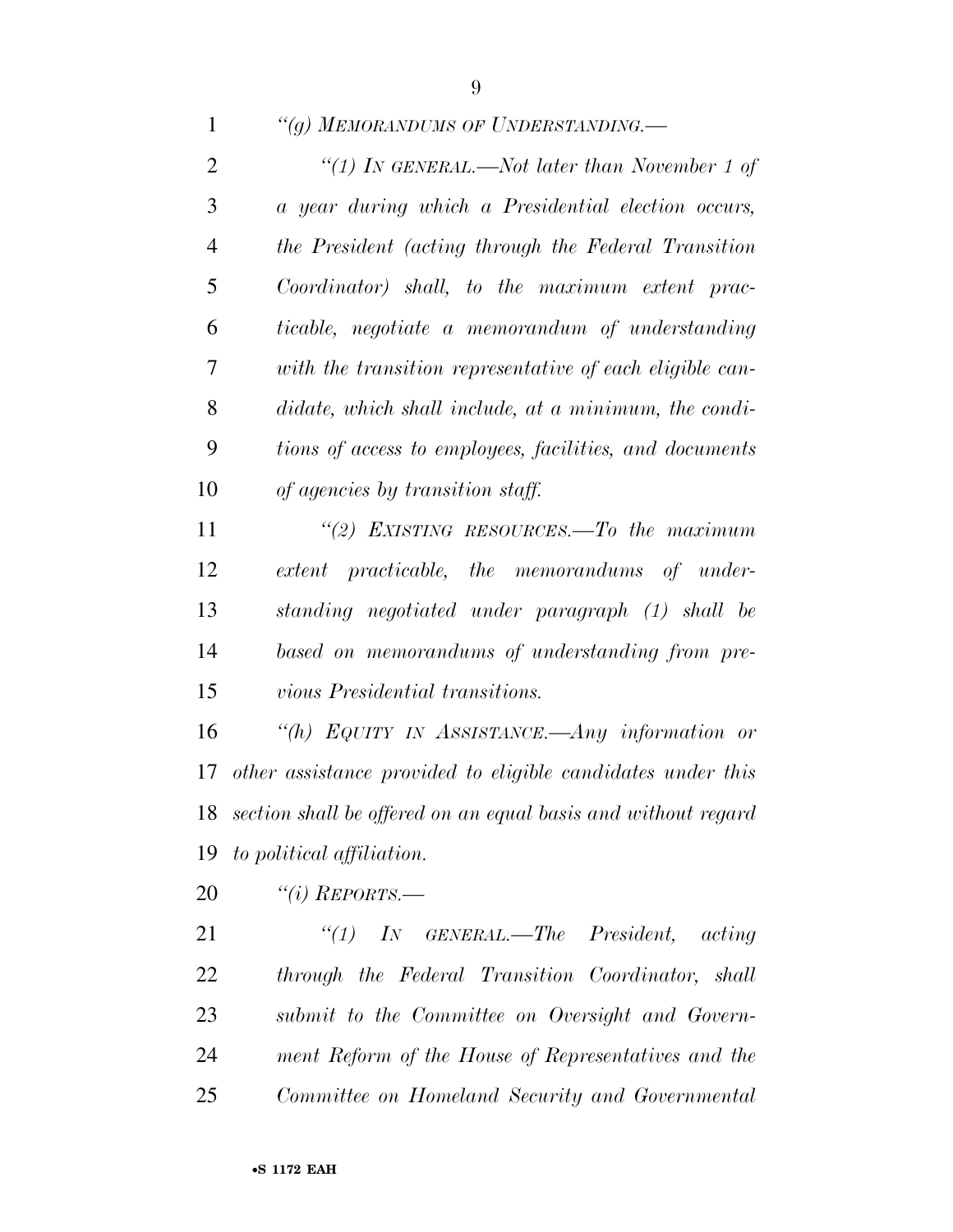| $\mathbf{1}$   | Affairs of the Senate reports describing the activities |
|----------------|---------------------------------------------------------|
| $\overline{2}$ | undertaken by the President and agencies to prepare     |
| 3              | for the transfer of power to a new President.           |
| $\overline{4}$ | "(2) TIMING.—The reports under paragraph $(1)$          |
| 5              | shall be provided 6 months and 3 months before the      |
| 6              | date of a Presidential election.".                      |
| 7              | (b) OTHER IMPROVEMENTS.—Section 3 of the Presi-         |
| 8              | dential Transition Act of 1963 (3 U.S.C. 102 note) is   |
| 9              | $amended -$                                             |
| 10             | $(1)$ in subsection $(a)$ —                             |
| 11             | $(A)$ in paragraph $(8)$ —                              |
| 12             | (i) in subparagraph $(A)(i)$ —                          |
| 13             | $(I)$ by inserting "and during the                      |
| 14             | term of a President" after "during the                  |
| 15             | transition"; and                                        |
| 16             | $(II)$ by striking "after inaugura-                     |
| 17             | tion"; and                                              |
| 18             | $(ii)$ in subparagraph $(B)$ , by inserting             |
| 19             | "or Executive agencies (as defined in sec-              |
| 20             | tion 105 of title 5, United States Code)" be-           |
| 21             | fore the period; and                                    |
| 22             | $(B)$ in paragraph $(10)$ , by inserting "in-           |
| 23             | cluding, to the greatest extent practicable, human      |
| 24             | resource management system software compatible          |
| 25             | with the software used by the incumbent Presi-          |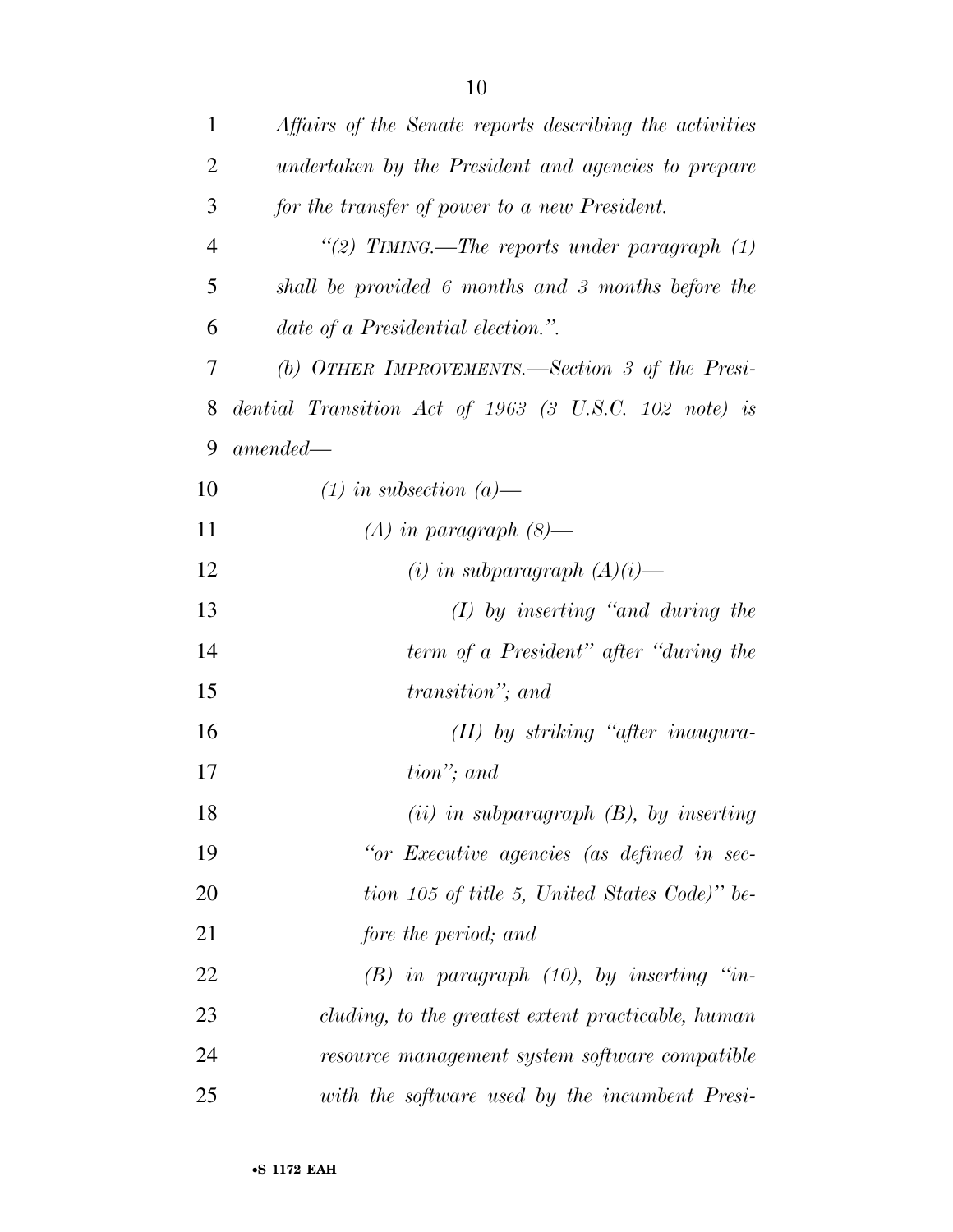| $\mathbf{1}$   | dent and likely to be used by the President-elect             |
|----------------|---------------------------------------------------------------|
| $\overline{2}$ | and Vice President-elect" before the period;                  |
| 3              | (2) in subsection (b)(2), by striking "30 days"               |
| $\overline{4}$ | and inserting "180 days";                                     |
| 5              | $(3)$ in subsection $(g)$ , by inserting "except for ac-      |
| 6              | tivities under subsection $(a)(8)(A)$ ," before "there"       |
| 7              | shall be no"; and                                             |
| 8              | (4) in subsection (h)(2), by adding at the end the            |
| 9              | following:                                                    |
| 10             | "(D) An eligible candidate shall have a right to the          |
| 11             | services and facilities described in this paragraph until the |
| 12             | date on which the Administrator is able to determine the      |
| 13             | apparent successful candidates for the office of President    |
| 14             | and Vice President.".                                         |
| 15             | (c) TECHNICAL AND CONFORMING AMENDMENTS.—                     |
| 16             | $(1)$ Section 3 of the Pre-Election Presidential              |
| 17             | Transition Act of 2010 (3 U.S.C. 102 note) is re-             |
| 18             | pealed.                                                       |
| 19             | (2) The Presidential Transition Act of 1963 (3)               |
| 20             | U.S.C. 102 note) is amended—                                  |
| 21             | $(A)$ in section 3—                                           |
| 22             | (i) in subsection (a)(4)(B), by striking                      |
| 23             | "section $6$ " and inserting "section $7$ ";                  |
| 24             | $(ii)$ in subsection (b), in the matter                       |
| 25             | preceding paragraph $(1)$ , by striking "sec-                 |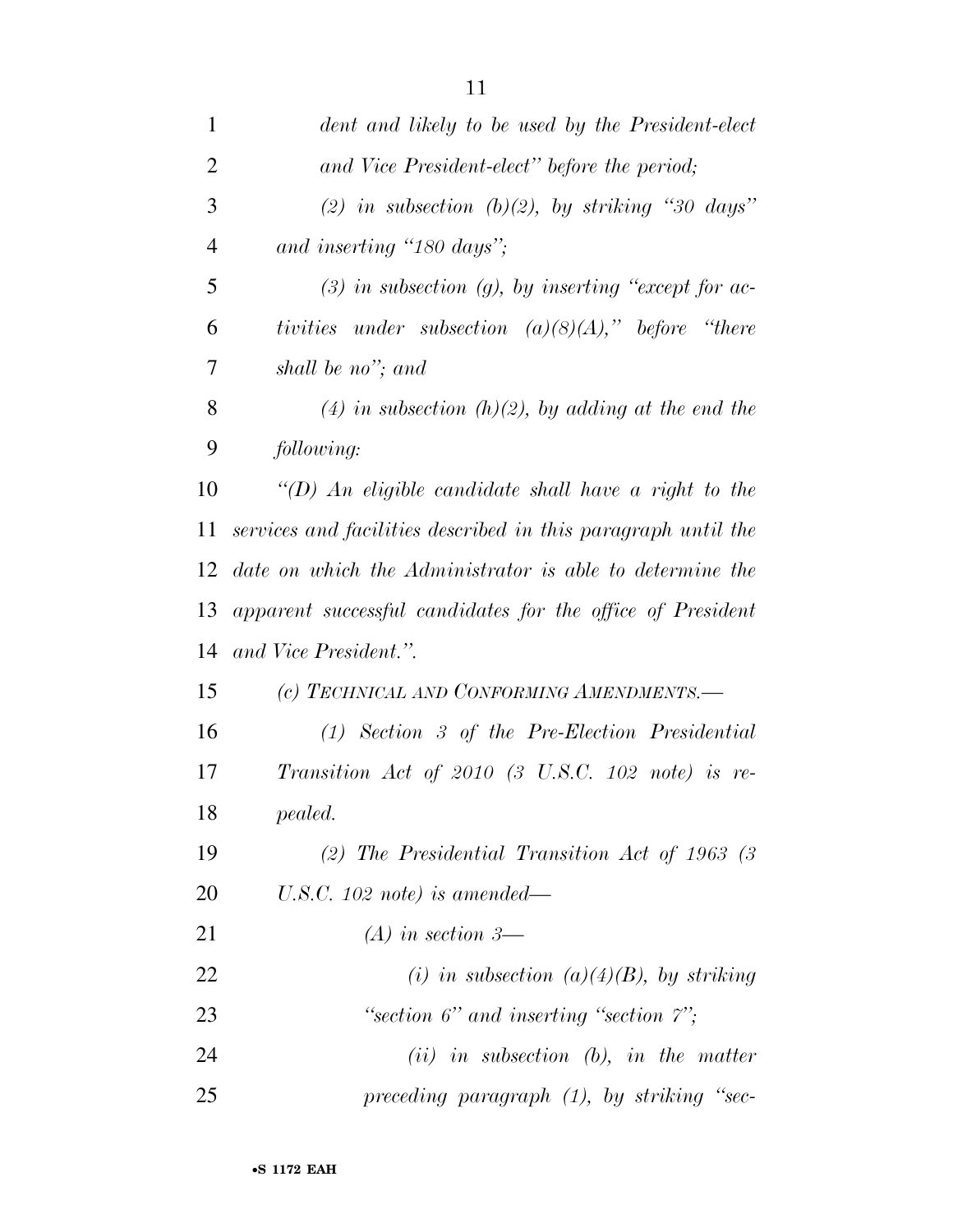| $\mathbf{1}$   | tion 3 of this Act" and inserting "this sec-              |
|----------------|-----------------------------------------------------------|
| $\overline{2}$ | tion"; and                                                |
| 3              | (iii) in subsection $(h)(3)(B)(iii)$ , by                 |
| $\overline{4}$ | striking "section 5" each place it appears                |
| 5              | and inserting "section $6$ ";                             |
| 6              | $(B)$ in section 6, as redesignated by sub-               |
| 7              | section $(a)$ of this section, by striking "section"      |
| 8              | $6(a)(1)$ " each place it appears and inserting           |
| 9              | "section $7(a)(1)$ "; and                                 |
| 10             | (C) in section $7(a)(2)$ , as redesignated by             |
| 11             | subsection $(a)$ of this section, by striking "section"   |
| 12             | $4"$ and inserting "section 5".                           |
| 13             | (3) Section $8331(1)(K)$ of title 5, United States        |
| 14             | Code, is amended by striking "section $4$ " and insert-   |
| 15             | ing "section 5".                                          |
| 16             | (4) Section $8701(a)(10)$ of title 5, United States       |
| 17             | Code, is amended by striking "section $4$ " and insert-   |
| 18             | ing "section 5".                                          |
| 19             | $(5)$ Section 8901 $(1)(I)$ of title 5, United States     |
| <b>20</b>      | Code, is amended by striking "section 4" and insert-      |
| 21             | ing "section 5".                                          |
| 22             | <b>SEC. 3. NATIONAL ARCHIVES PRESIDENTIAL TRANSITION.</b> |
| 23             | Section $2203(g)$ of title 44, United States Code, is     |
| 24             | $amended-$                                                |
|                |                                                           |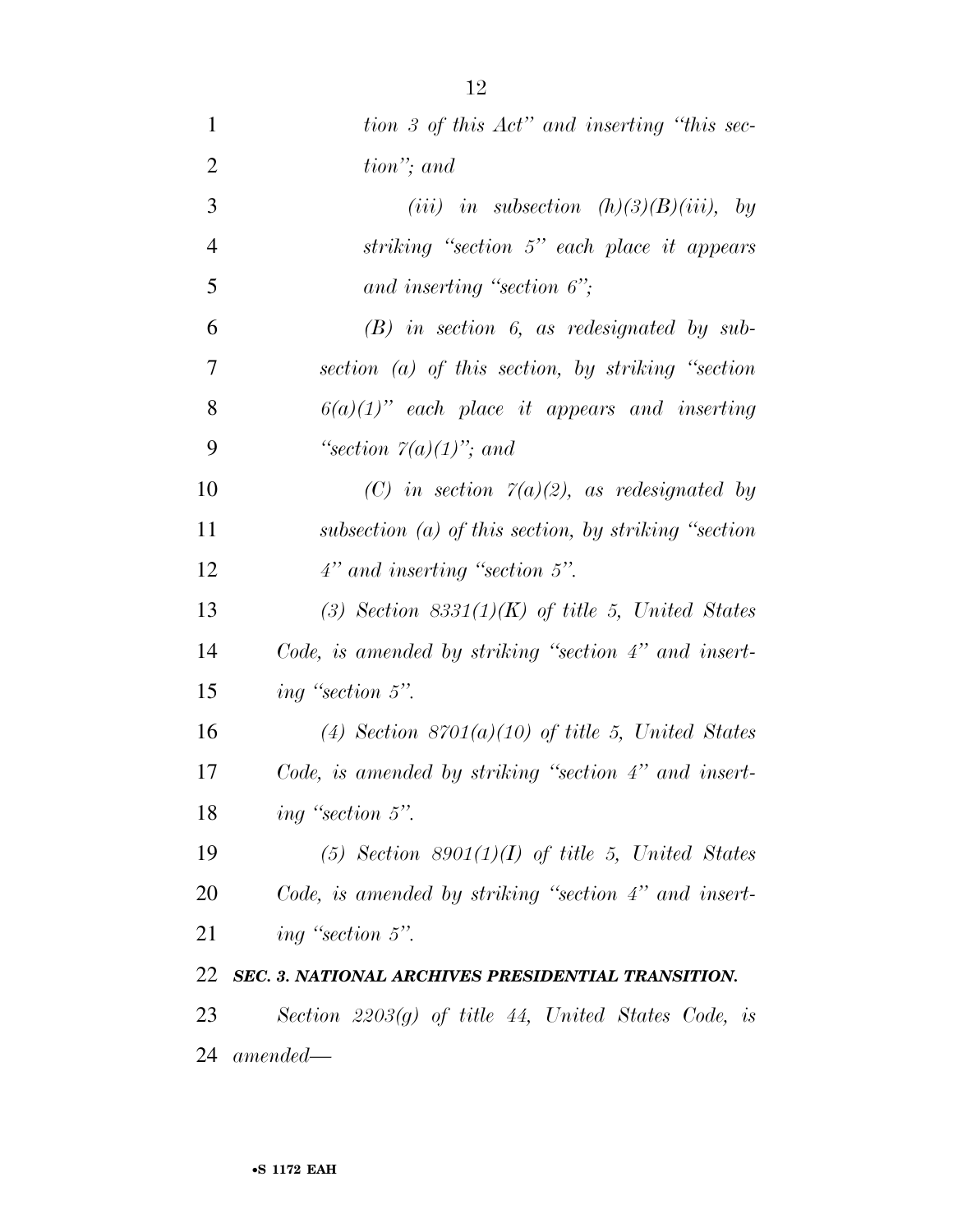*(1) by redesignating paragraph (3) as para-graph (4); and* 

 *(2) by inserting after paragraph (2) the fol-lowing:* 

 *''(3) When the President considers it practicable and in the public interest, the President shall include in the President's budget transmitted to Congress, for each fiscal year in which the term of office of the President will expire, such funds as may be necessary for carrying out the au-thorities of this subsection.''.* 

 *SEC. 4. REPORTS ON POLITICAL APPOINTEES APPOINTED TO NONPOLITICAL PERMANENT POSITIONS.* 

*(a) DEFINITIONS.—In this section—* 

 *(1) the term ''agency'' has the meaning given the term ''Executive agency'' in section 105 of title 5, United States Code;* 

 *(2) the term ''covered civil service position'' means a position in the civil service (as defined in section 2101 of title 5, United States Code) that is not—* 

 *(A) a temporary position; or (B) a political position;* 

 *(3) the term ''former political appointee'' means an individual who—*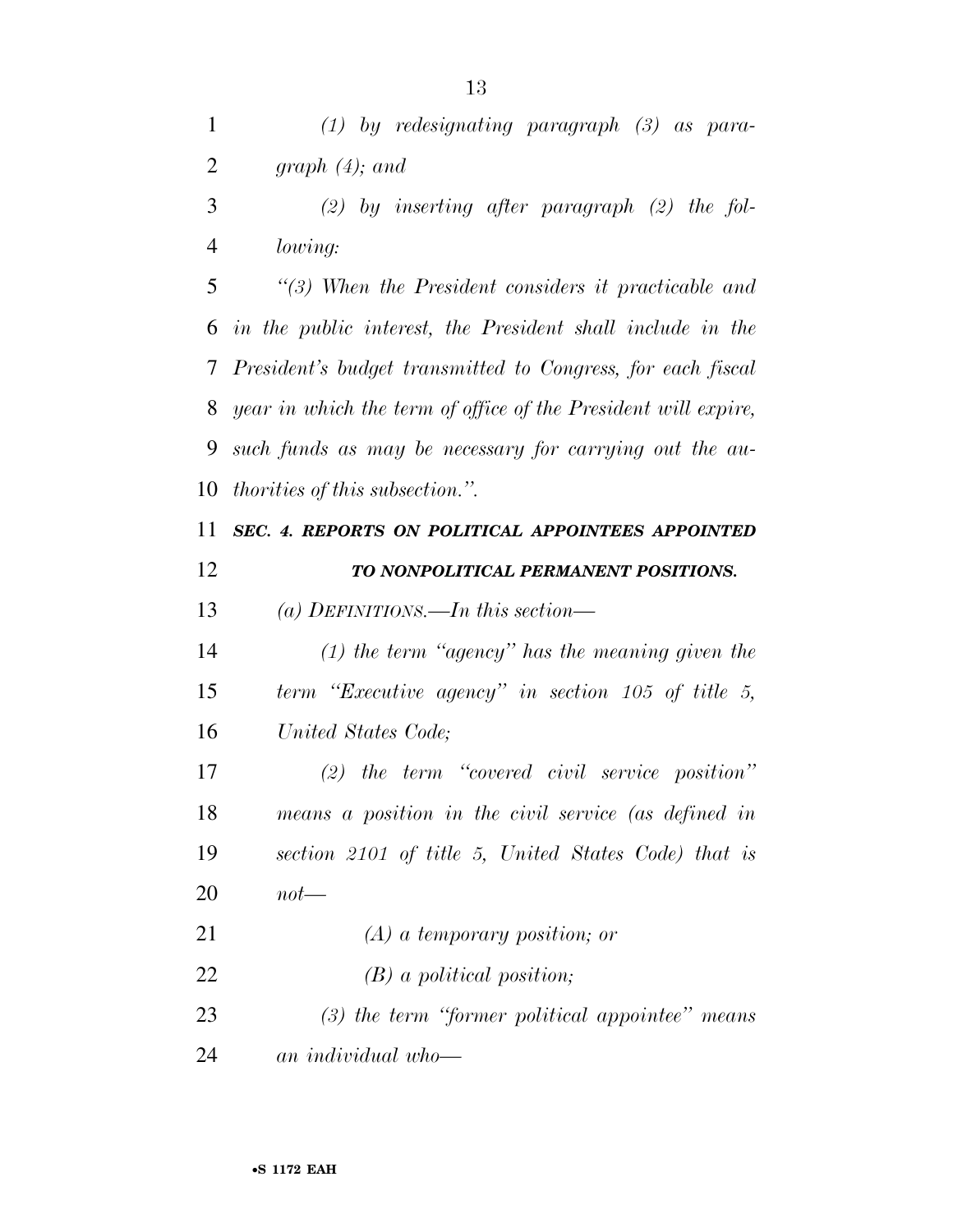| $\mathbf{1}$   | $(A)$ is not serving in an appointment to a           |
|----------------|-------------------------------------------------------|
| $\overline{2}$ | political position; and                               |
| 3              | $(B)$ served as a political appointee during          |
| $\overline{4}$ | the 5-year period ending on the date of the re-       |
| 5              | quest for an appointment to a covered civil serv-     |
| 6              | ice position in any agency;                           |
| 7              | $(4)$ the term "political appointee" means an in-     |
| 8              | dividual serving in an appointment to a political po- |
| 9              | sition; and                                           |
| 10             | $(5)$ the term "political position" means—            |
| 11             | $(A)$ a position described under sections 5312        |
| 12             | through 5316 of title 5, United States Code (re-      |
| 13             | lating to the Executive Schedule);                    |
| 14             | $(B)$ a noncareer appointment in the Senior           |
| 15             | <i>Executive Service, as defined under paragraph</i>  |
| 16             | $(7)$ of section 3132(a) of title 5, United States    |
| 17             | Code; or                                              |
| 18             | $(C)$ a position in the executive branch of the       |
| 19             | Government of a confidential or policy-deter-         |
| 20             | mining character under schedule $C$ of subpart $C$    |
| 21             | of part 213 of title 5, Code of Federal Regula-       |
| 22             | tions.                                                |
| 23             | (b) REPORTING ON CURRENT OR RECENT POLITICAL          |
| 24             | APPOINTEES APPOINTED TO COVERED CIVIL SERVICE PO-     |
| 25             | $SITIONS$ .                                           |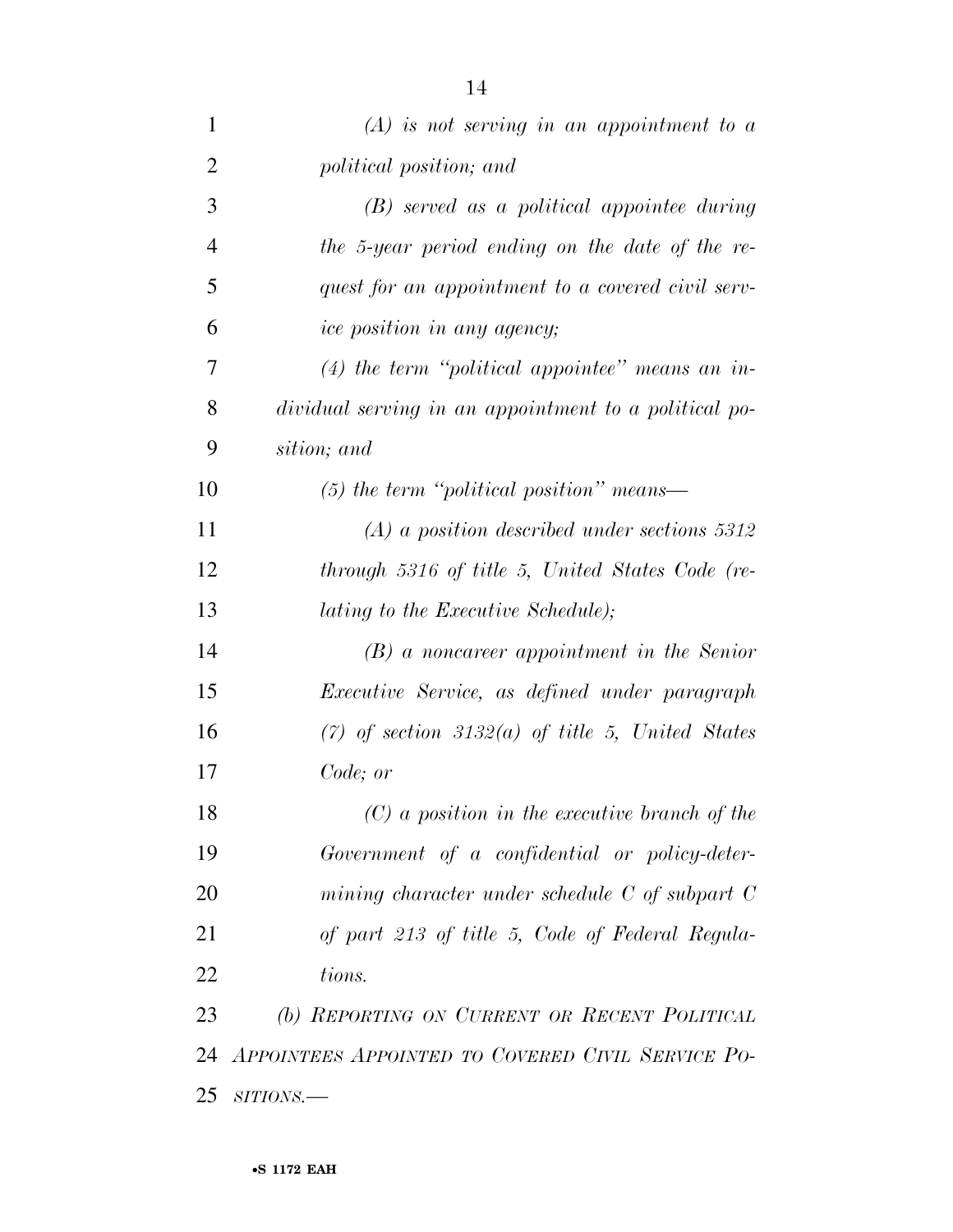| $\mathbf{1}$   | $(1)$ ANNUAL REPORT.—Except as provided in                    |
|----------------|---------------------------------------------------------------|
| $\overline{2}$ | paragraph (2), the Director of the Office of Personnel        |
| 3              | Management shall submit to the Committee on Home-             |
| $\overline{4}$ | land Security and Governmental Affairs of the Senate          |
| 5              | and the Committee on Oversight and Government Re-             |
| 6              | form of the House of Representatives an annual re-            |
| 7              | port regarding requests by agencies to appoint polit-         |
| 8              | <i>ical appointees or former political appointees to cov-</i> |
| 9              | ered civil service positions. Each report shall cover         |
| 10             | one calendar year and shall—                                  |
| 11             | $(A)$ for each request by an agency that a po-                |
| 12             | litical appointee be appointed to a covered civil             |
| 13             | service position during the period covered by the             |
| 14             | report, provide—                                              |
| 15             | $(i)$ the date on which the request was                       |
| 16             | received by the Office of Personnel Manage-                   |
| 17             | ment;                                                         |
| 18             | $(ii)$ subject to subsection $(c)$ , the name                 |
| 19             | of the individual and the political position                  |
| 20             | held by the individual, including title, of-                  |
| 21             | <i>fice, and agency;</i>                                      |
| 22             | ( <i>iii</i> ) the date on which the individual               |
| 23             | was first appointed to a political position                   |
| 24             | in the agency in which the individual is                      |
| 25             | serving as a political appointee;                             |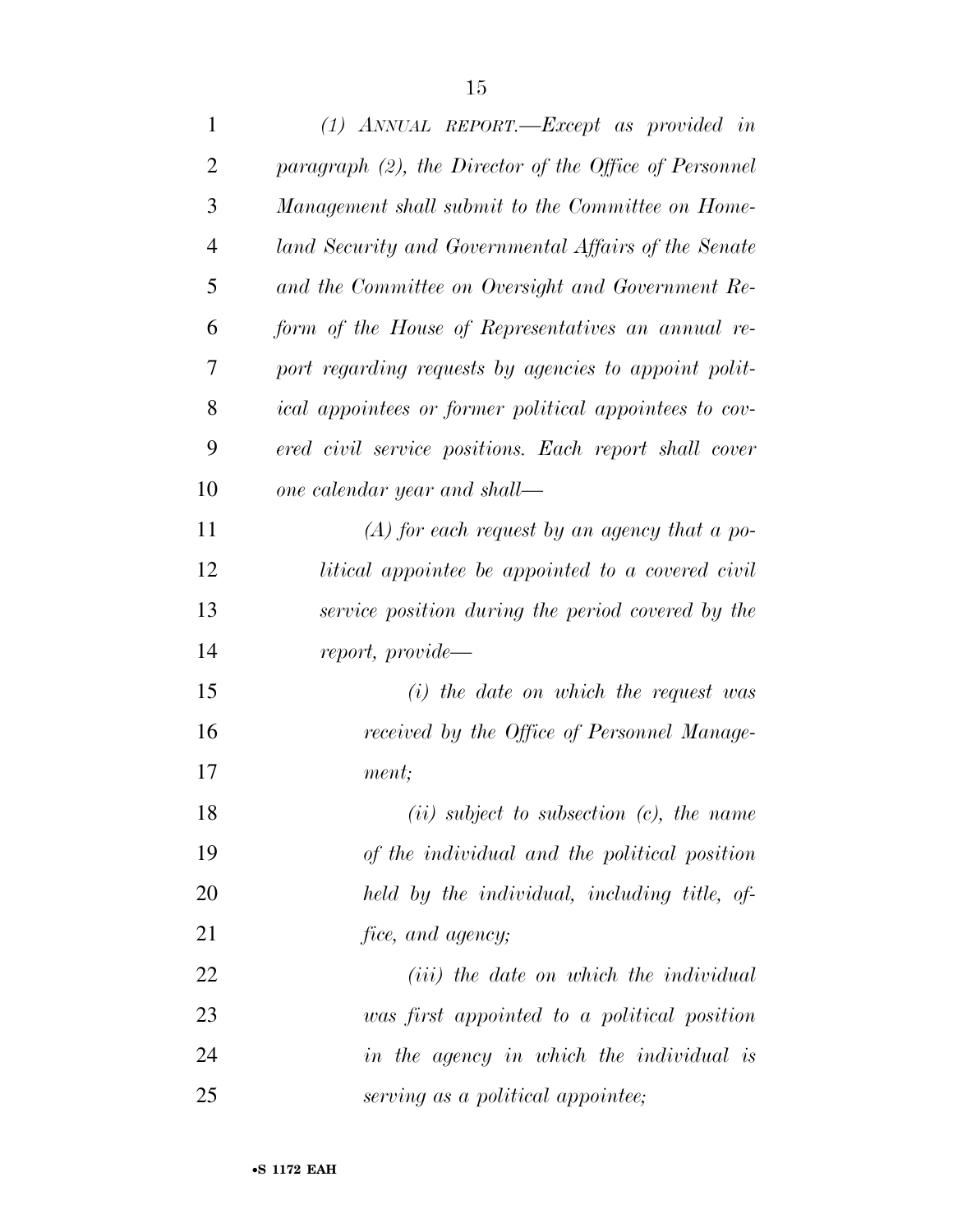| $\mathbf{1}$   | (iv) the grade and rate of basic pay for           |
|----------------|----------------------------------------------------|
| $\overline{2}$ | the individual as a political appointee;           |
| 3              | $(v)$ the proposed covered civil service           |
| $\overline{4}$ | position, including title, office, and agency,     |
| 5              | and the proposed grade and rate of basic           |
| 6              | pay for the <i>individual</i> ;                    |
| 7              | $(vi)$ whether the Office of Personnel             |
| 8              | Management approved or denied the re-              |
| 9              | quest; and                                         |
| 10             | ( <i>vii</i> ) the date on which the individual    |
| 11             | was appointed to a covered civil service po-       |
| 12             | sition, if applicable; and                         |
| 13             | $(B)$ for each request by an agency that a         |
| 14             | former political appointee be appointed to a cov-  |
| 15             | ered civil service position during the period cov- |
| 16             | ered by the report, provide—                       |
| 17             | $(i)$ the date on which the request was            |
| 18             | received by the Office of Personnel Manage-        |
| 19             | ment;                                              |
| 20             | $(ii)$ subject to subsection $(c)$ , the name      |
| 21             | of the individual and the political position       |
| 22             | held by the individual, including title, of-       |
| 23             | <i>fice, and agency;</i>                           |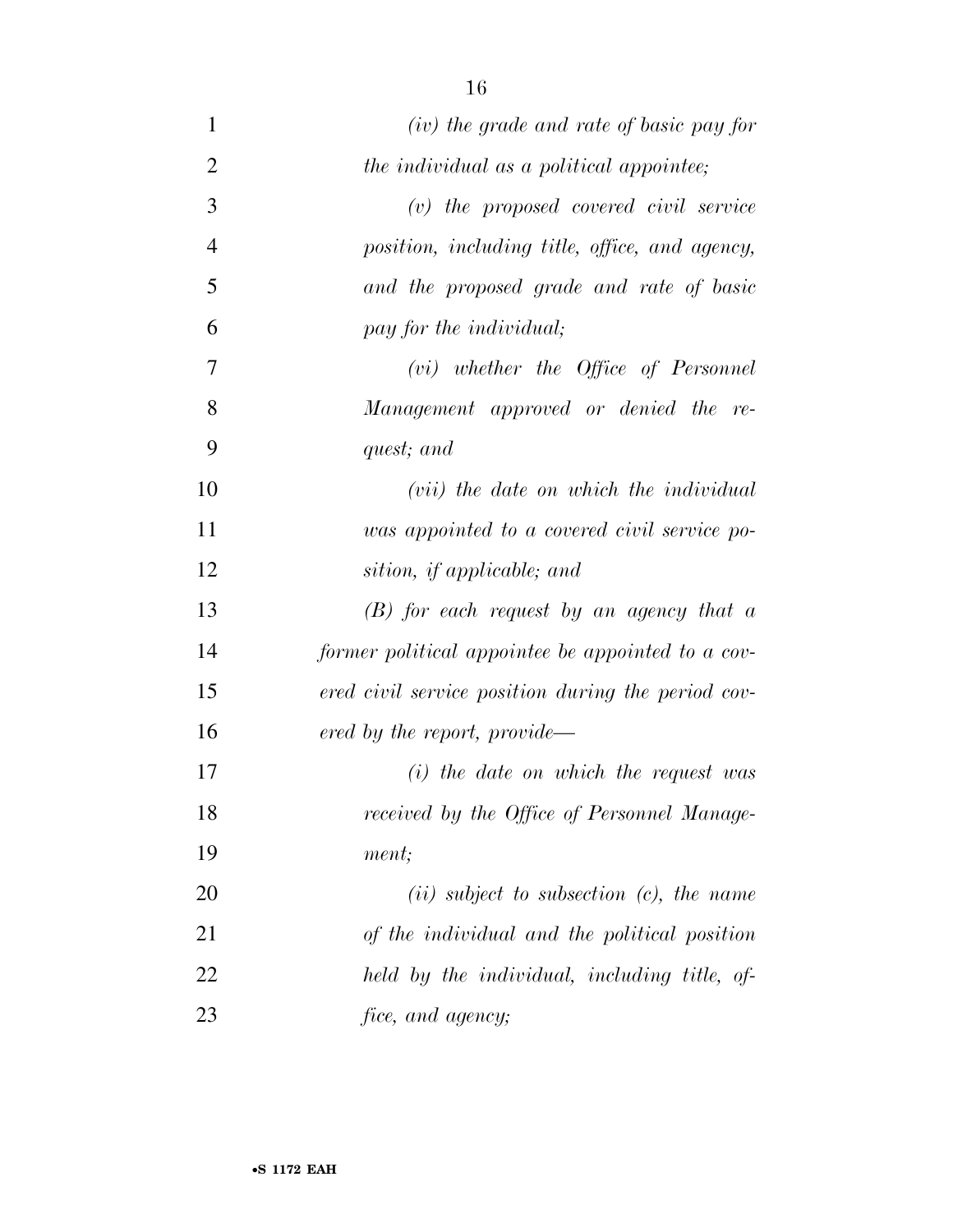| 1              | ( <i>iii</i> ) the date on which the individual           |
|----------------|-----------------------------------------------------------|
| $\overline{2}$ | was first appointed to any political posi-                |
| 3              | tion;                                                     |
| $\overline{4}$ | $(iv)$ the grade and rate of basic pay for                |
| 5              | the individual as a political appointee;                  |
| 6              | $(v)$ the date on which the individual                    |
| 7              | ceased to serve in a political position;                  |
| 8              | $(vi)$ the proposed covered civil service                 |
| 9              | position, including title, office, and agency,            |
| 10             | and the proposed grade and rate of basic                  |
| 11             | pay for the individual;                                   |
| 12             | (vii) whether the Office of Personnel                     |
| 13             | Management approved or denied the re-                     |
| 14             | quest; and                                                |
| 15             | ( <i>viii</i> ) the date on which the individual          |
| 16             | was first appointed to a covered civil service            |
| 17             | position, if applicable.                                  |
| 18             | (2) QUARTERLY REPORT IN CERTAIN YEARS.—In                 |
| 19             | the last year of the term of a President, or, if applica- |
| 20             | ble, the last year of the second consecutive term of $a$  |
| 21             | President, the report required under paragraph (1)        |
| 22             | shall be submitted quarterly and shall cover each         |
| 23             | quarter of the year, except that the last quarterly re-   |
| 24             | port shall also cover January 1 through 20 of the fol-    |
| 25             | <i>lowing year.</i>                                       |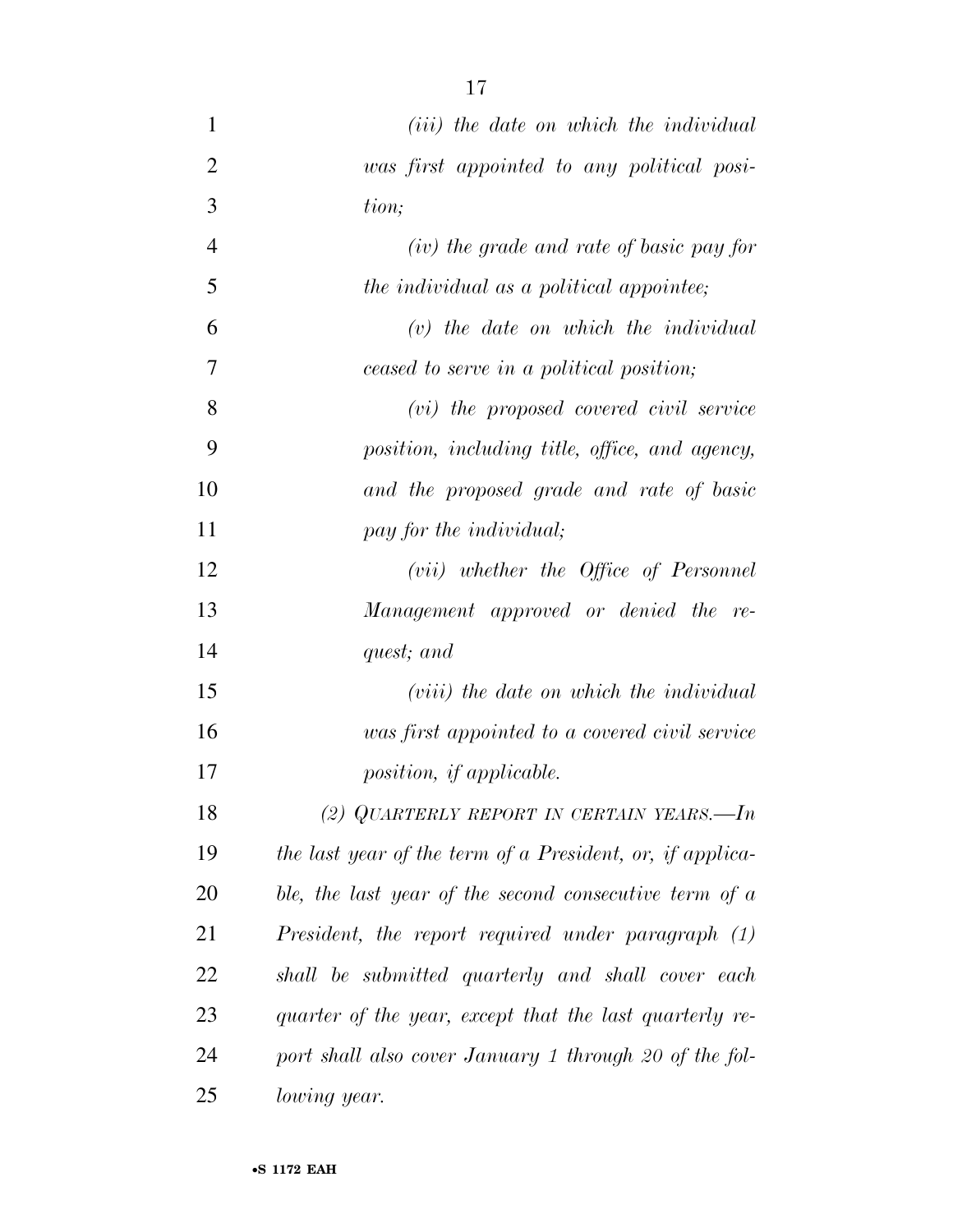| 1  | (c) NAMES AND TITLES OF CERTAIN APPOINTEES.                  |
|----|--------------------------------------------------------------|
|    | 2 If determined appropriate by the Director of the Office of |
| 3  | Personnel Management, a report submitted under sub-          |
| 4  | section (b) may exclude the name or title of a political ap- |
| 5  | pointee or former political appointee—                       |
| 6  | $(1)$ who-                                                   |
| 7  | $(A)$ was requested to be appointed to a cov-                |
| 8  | ered civil service position; and                             |
| 9  | $(B)$ was not appointed to a covered civil                   |
| 10 | <i>service position; or</i>                                  |
| 11 | $(2)$ relating to whom a request to be appointed             |
| 12 | to a covered civil service position is pending at the        |
| 13 | end of the period covered by that report.                    |
| 14 | SEC. 5. REPORT ON REGULATIONS PROMULGATED NEAR               |
| 15 | THE END OF PRESIDENTIAL TERMS.                               |
| 16 | (a) DEFINITIONS.—In this section:                            |
| 17 | $(1)$ The term "covered presidential transition pe-          |
| 18 | riod" means each of the following:                           |
| 19 | $(A)$ The 120-day period ending on January                   |
| 20 | 20, 2001.                                                    |
| 21 | $(B)$ The 120-day period ending on January                   |
| 22 | 20, 2009.                                                    |
| 23 | $(C)$ The 120-day period ending on January                   |
| 24 | 20, 2017.                                                    |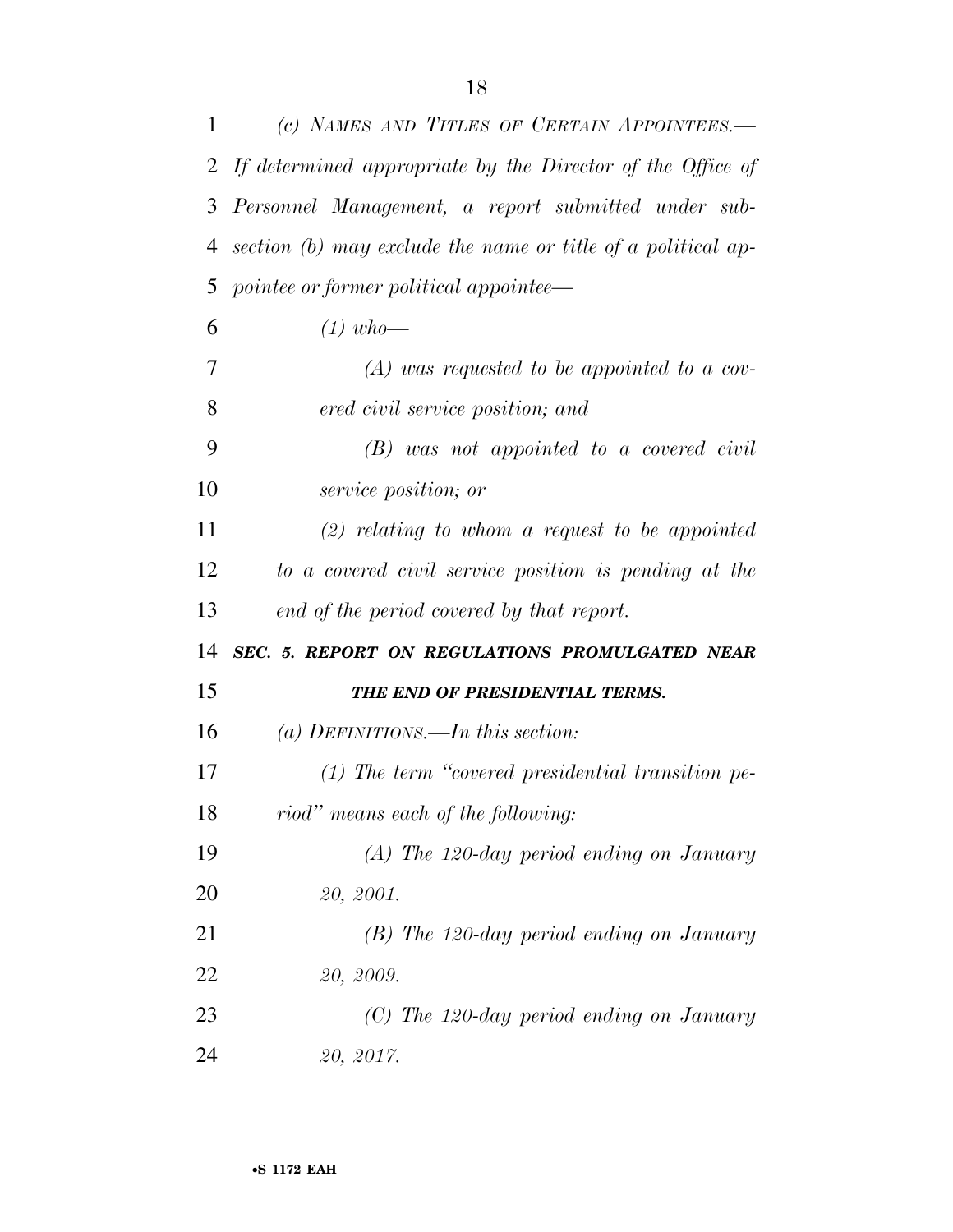| 1              | (2) The term "covered regulation" means a final       |
|----------------|-------------------------------------------------------|
| $\overline{2}$ | significant regulatory action promulgated by an Ex-   |
| 3              | ecutive department.                                   |
| $\overline{4}$ | $(3)$ The term "significant regulatory action"        |
| 5              | means any regulatory action that is likely to result  |
| 6              | in a rule that may—                                   |
| 7              | $(A)$ have an annual effect on the economy of         |
| 8              | \$100,000,000 or more or adversely affect in a        |
| 9              | material way the economy, a sector of the econ-       |
| 10             | omy, productivity, competition, jobs, the environ-    |
| 11             | ment, public health or safety, or State, local, or    |
| 12             | <i>tribal governments or communities;</i>             |
| 13             | $(B)$ create a serious inconsistency or other-        |
| 14             | wise interfere with an action taken or planned        |
| 15             | by another agency;                                    |
| 16             | $(C)$ materially alter the budgetary impact of        |
| 17             | entitlements, grants, user fees, or loan programs     |
| 18             | or the rights and obligations of recipients thereof;  |
| 19             | or                                                    |
| 20             | $(D)$ raise novel legal or policy issues.             |
| 21             | The term "Executive department" has the<br>(4)        |
| 22             | meaning given that term under section 101 of title 5, |
| 23             | United States Code.                                   |
| 24             | (b) $REPORT$ —                                        |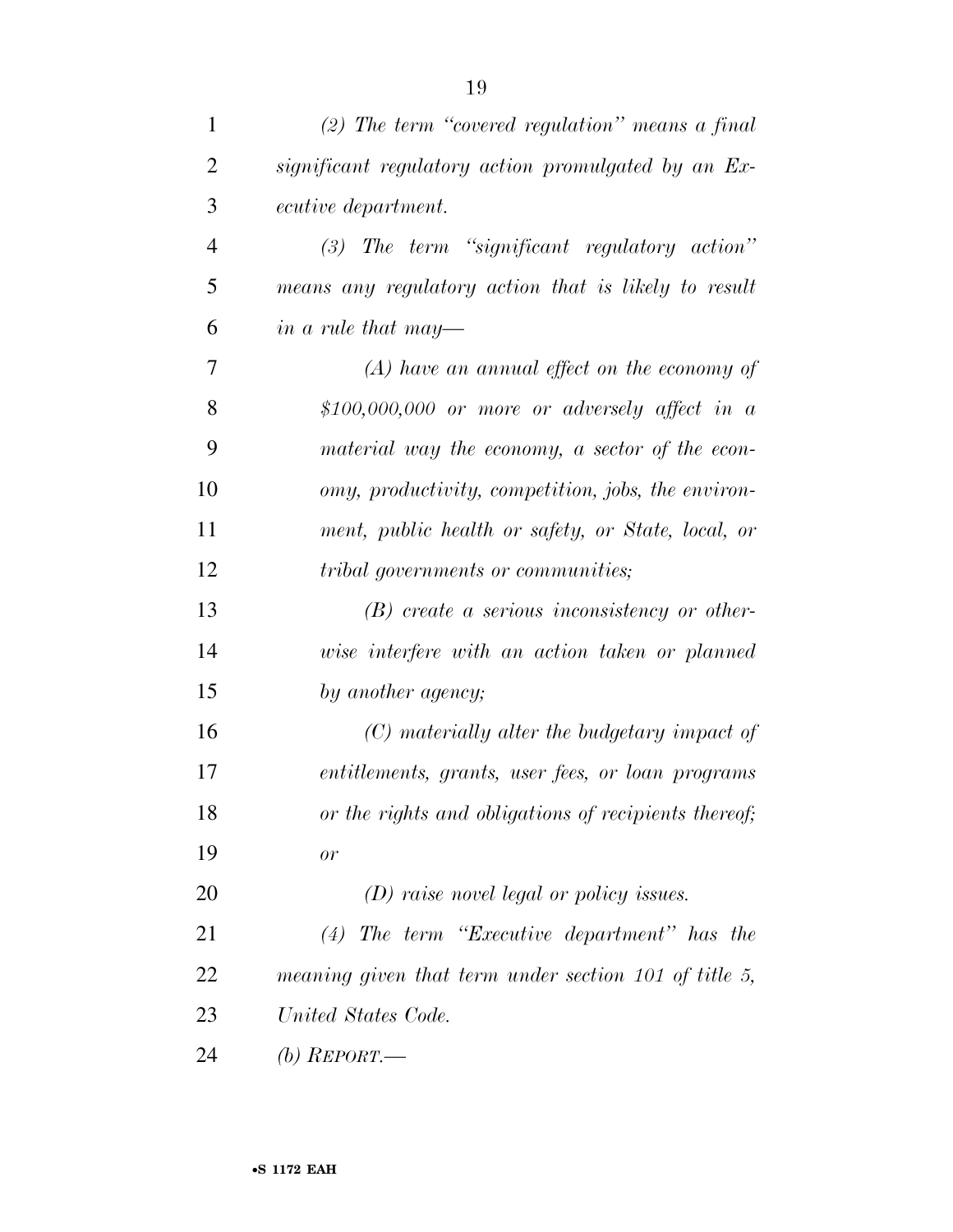| $\mathbf{1}$   | $(1)$ IN GENERAL.—The Comptroller General of             |
|----------------|----------------------------------------------------------|
| $\overline{2}$ | the United States shall submit to the Committee on       |
| 3              | Homeland Security and Governmental Affairs of the        |
| $\overline{4}$ | Senate and the Committee on Oversight and Govern-        |
| 5              | ment Reform of the House of Representatives a report     |
| 6              | regarding covered regulations promulgated during         |
| 7              | each covered presidential transition period.             |
| 8              | $(2)$ CONTENTS OF REPORT.—The report required            |
| 9              | under paragraph $(1)$ shall, to the extent feasible, for |
| 10             | each covered presidential transition period—             |
| 11             | $(A)$ compare the number, scope, and impact              |
| 12             | of, and type of rulemaking procedure used for,           |
| 13             | covered regulations promulgated during the cov-          |
| 14             | ered presidential transition period to the num-          |
| 15             | ber, scope, and impact of, and type of rule-             |
| 16             | $making\ \ procedure\ used\ for,\ covered\ regulations$  |
| 17             | promulgated during the 120-day periods ending            |
| 18             | on January 20 of each year after 1996, other             |
| 19             | than 2001, 2009, and 2017;                               |
| 20             | (B) determine the statistical significance of            |
| 21             | any differences identified under subparagraph            |
| 22             | $(A)$ and whether and to what extent such dif-           |
| 23             | <i>ferences indicate any patterns;</i>                   |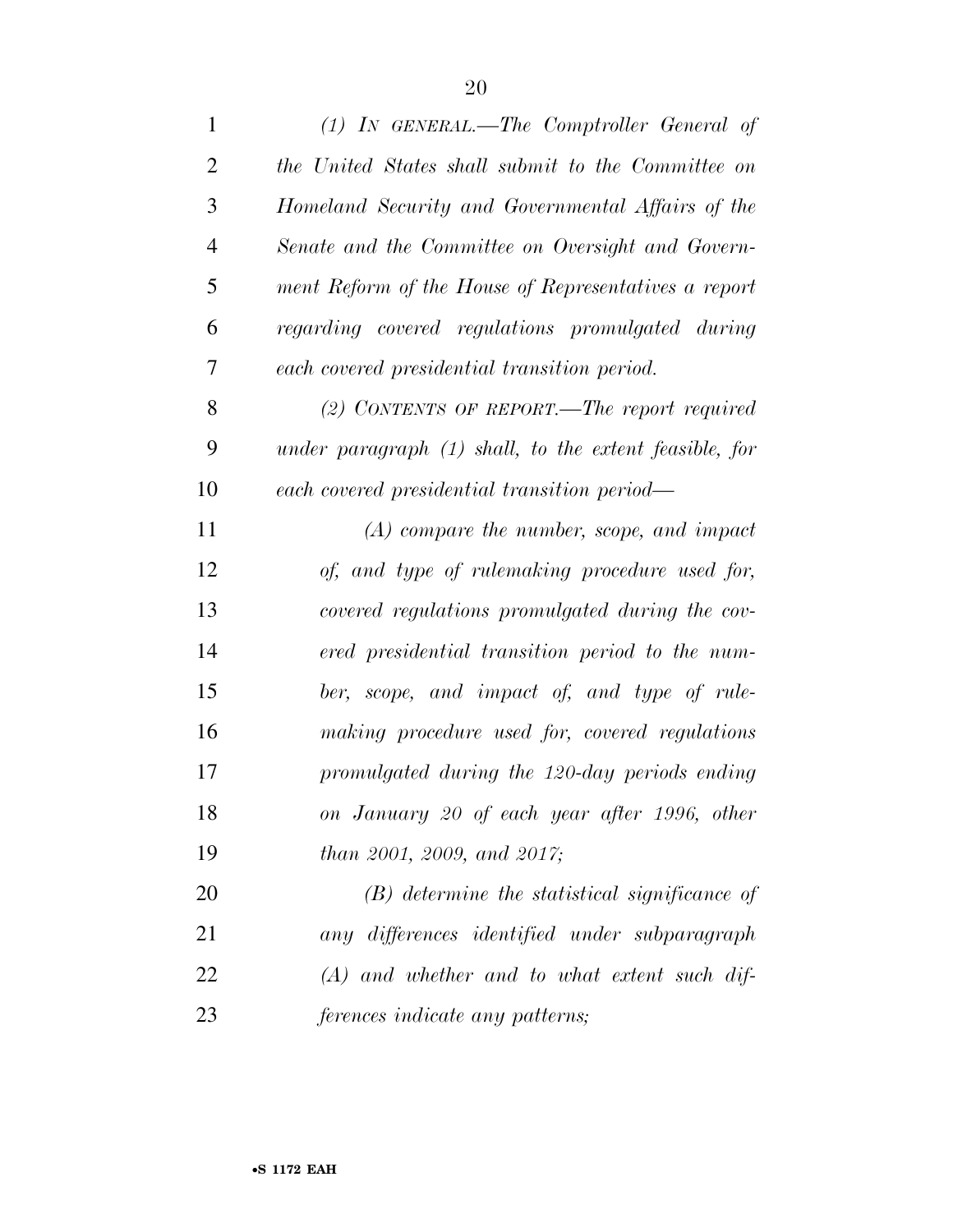| $\mathbf{1}$   | $(C)$ evaluate the size, scope, and effect of the |
|----------------|---------------------------------------------------|
| $\overline{2}$ | covered regulations promulgated during the cov-   |
| 3              | ered presidential transition period; and          |
| $\overline{4}$ | $(D)$ assess the extent to which the regularly    |
| 5              | required processes for the promulgation of cov-   |
| 6              | ered regulations were followed during the covered |
| 7              | presidential transition period, including compli- |
| 8              | ance with the requirements under—                 |
| 9              | $(i)$ chapter 8 of title 5, United States         |
| 10             | Code (commonly known as the "Congres-             |
| 11             | sional Review Act");                              |
| 12             | ( <i>ii</i> ) the Small Business Regulatory En-   |
| 13             | forcement Fairness Act of 1996 (5 U.S.C.          |
| 14             | $601$ note);                                      |
| 15             | ( <i>iii</i> ) sections 202, 203, 204, and 205 of |
| 16             | the Unfunded Mandates Reform Act of 1995          |
| 17             | $(2 U.S.C. 1532-1535);$                           |
| 18             | $(iv)$ chapter 6 of title 5, United States        |
| 19             | Code (commonly known as the "Regulatory           |
| 20             | Flexibility Act"); and                            |
| 21             | $(v)$ chapter 35 of title 44, United              |
| 22             | States Code (commonly known as the "Pa-           |
| 23             | perwork Reduction Act").                          |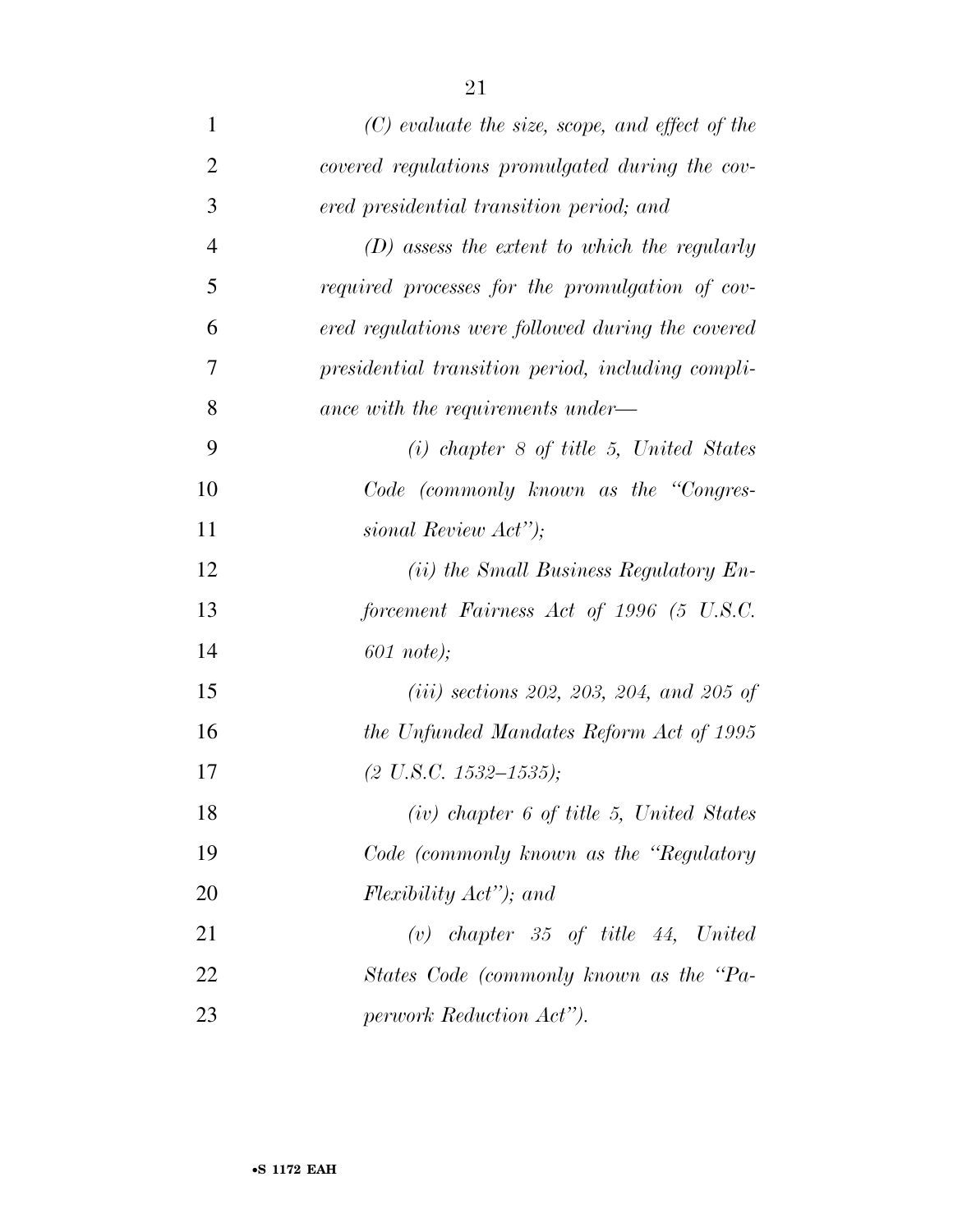*(a) IN GENERAL.—Not later than February 15, 2016, the Secretary of Homeland Security shall submit to the Committee on Homeland Security and Governmental Af- fairs of the Senate and the Committees on Oversight and Government Reform and Homeland Security of the House of Representatives a report analyzing the threats and vulnerabilities facing the United States during a presi-dential transition, which—* 

 *(1) shall identify and discuss vulnerabilities re- lated to border security and threats related to ter- rorism, including from weapons of mass destruction; (2) shall identify steps being taken to address the threats and vulnerabilities during a presidential transition; and* 

 *(3) may include recommendations for actions by components and agencies within the Department of Homeland Security.* 

 *(b) FORM.—The report submitted under subsection (a) shall be prepared in unclassified form, but may contain a classified annex.* 

## Attest: